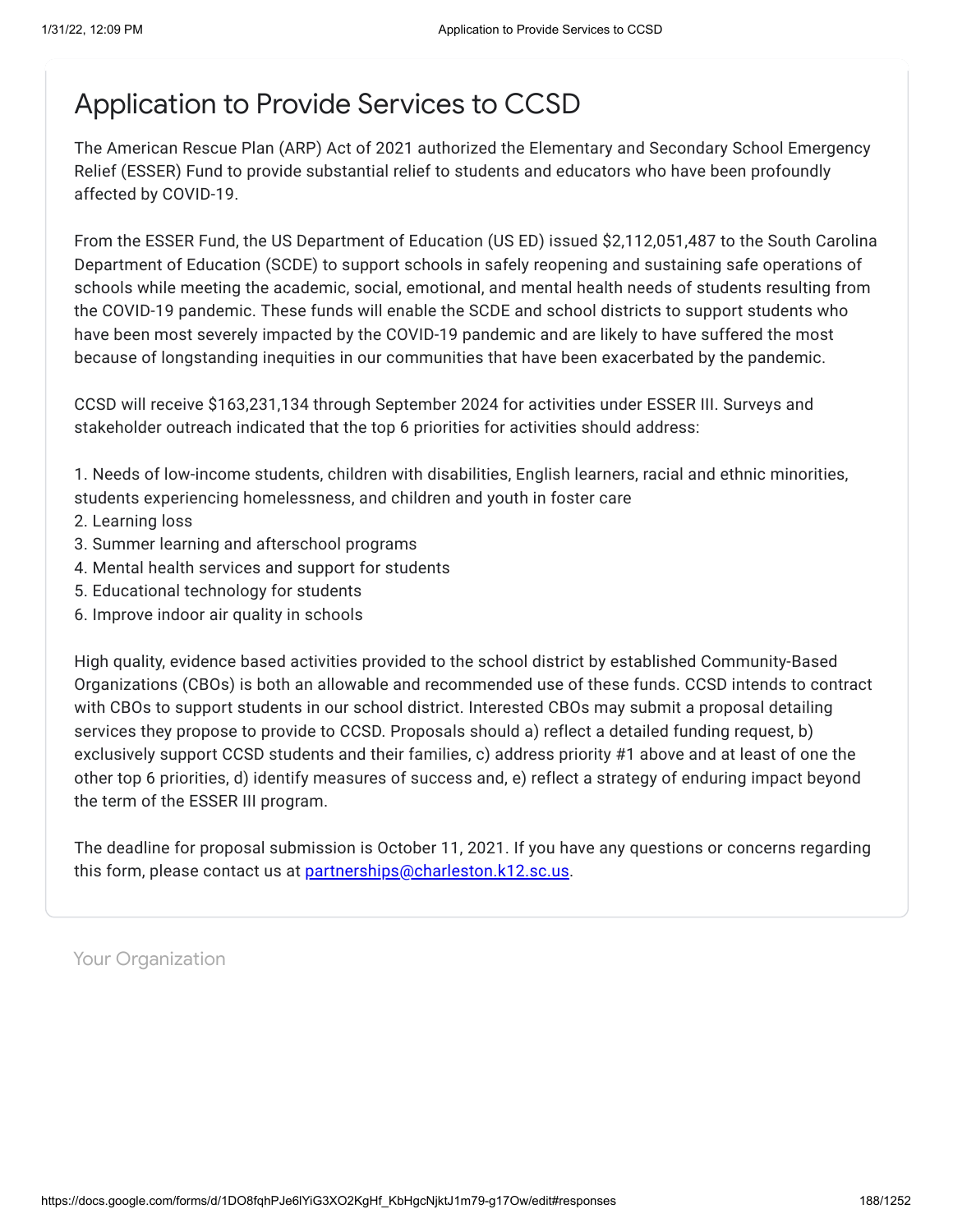I am an existing partner with CCSD.

My organization would like to become a CCSD partner.

Other:

|  | <b>Type of Organization</b> |
|--|-----------------------------|
|  | Nonprofit (501c3 status)    |
|  | College/University          |
|  | <b>Governmental Agency</b>  |
|  | <b>For-Profit Business</b>  |
|  | Other:                      |

# Name of Program (if applicable)

If your organization provides a specific program, write the program name here. Otherwise, write N/A.

## 4RCDC After-School Learning Hub

# Point-of-Contact in Your Organization

Individual whom we can contact for clarification or additional information.

### Eleanor H. Hardy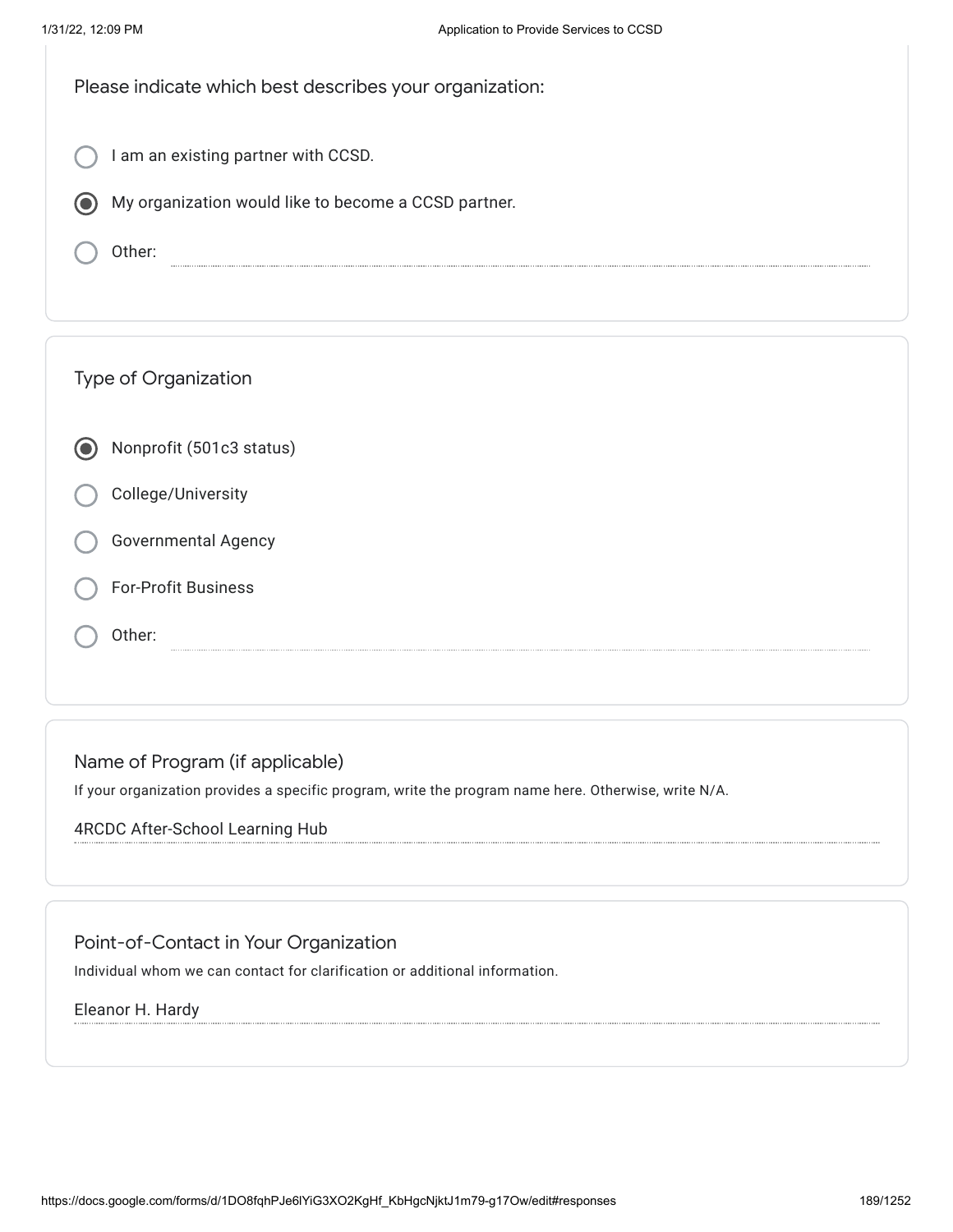Point-of-Contact Job Title

Program Advisor/Supervisor

Point-of-Contact Email Address

eleanorlhardy@gmail.com

Point-of-Contact Telephone Number

(843) 324-0872

Program Information

Please describe how you offer the program/service to students.

Vision: State your intended outcome of the partnership for the future

By the end of the school year, every student in their appropriate grade levels will show evidence of at least one year of growth in mathematics, reading/writing, and enhancement/enrichment through participation in programs such as chess, golf, dance, gardening, and art.

Mission: Describe what you'll do and who you do it for under this partnership

Enhance and improve the quality of life for youth, and their parents/guardians through education, training services, programs, and employment; thereby, strengthening families and transforming communities within Charleston County.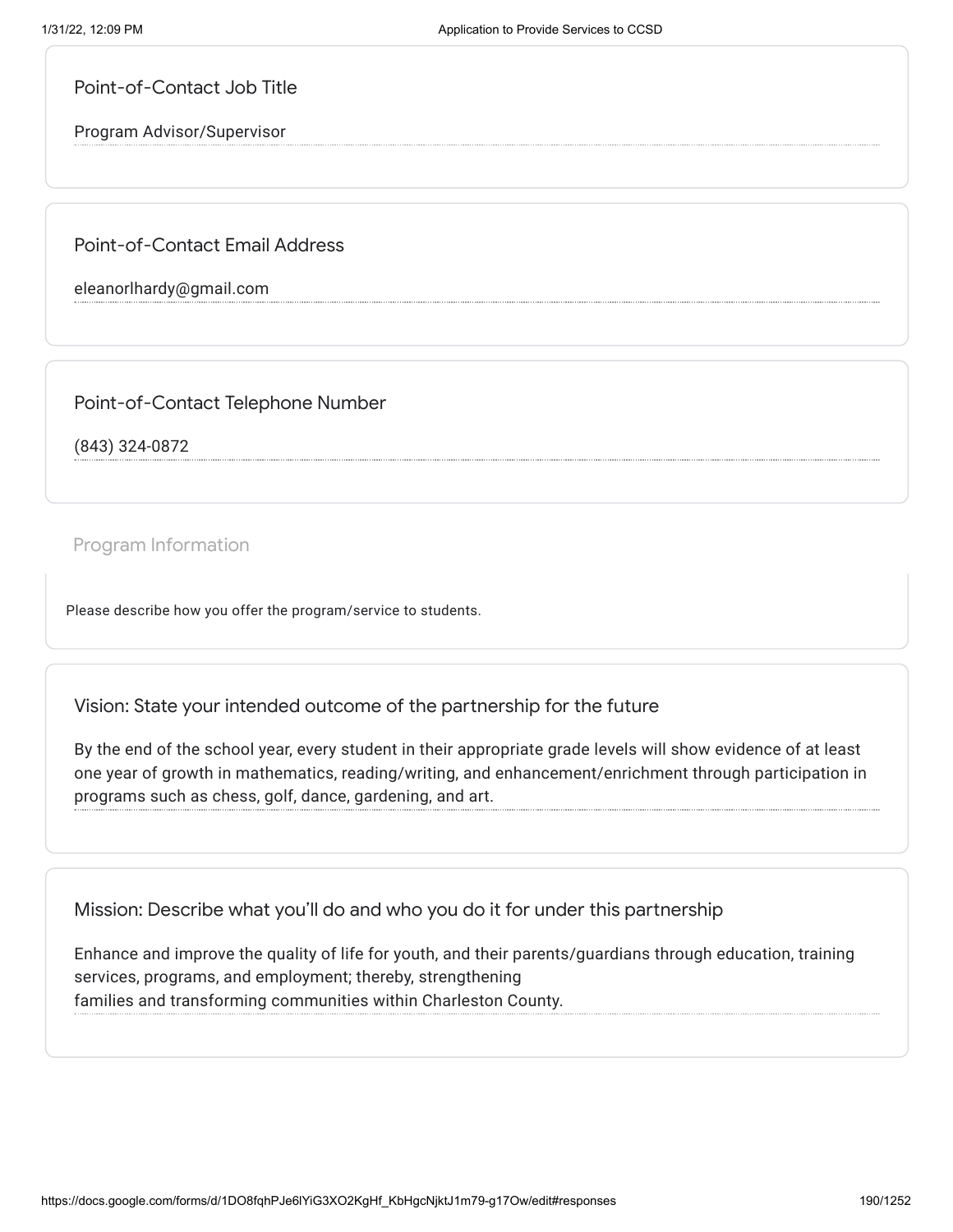Impact: Briefly describe the intended impact your plans for this partnership in meeting the academic, social, emotional, and mental health needs of students who have been most severely impacted by the pandemic in the Charleston County School District.

Our major impact will be in reading, mathematics, and social interaction through enhancement programs such as chess, golf, art, gardening, and dance. Other major areas will include the services of a nurse, counselor, and a social worker.

| Program Delivery Format<br>Check all that apply. |
|--------------------------------------------------|
| $1$ -on- $1$                                     |
| Small Group                                      |
| <b>Whole Class</b>                               |
| Workshop/Assembly                                |
| <b>Field Experience</b>                          |
| Workplace Student Internship/Apprenticeship      |
| After-school Programming                         |
| Other: EPIC After-School Program                 |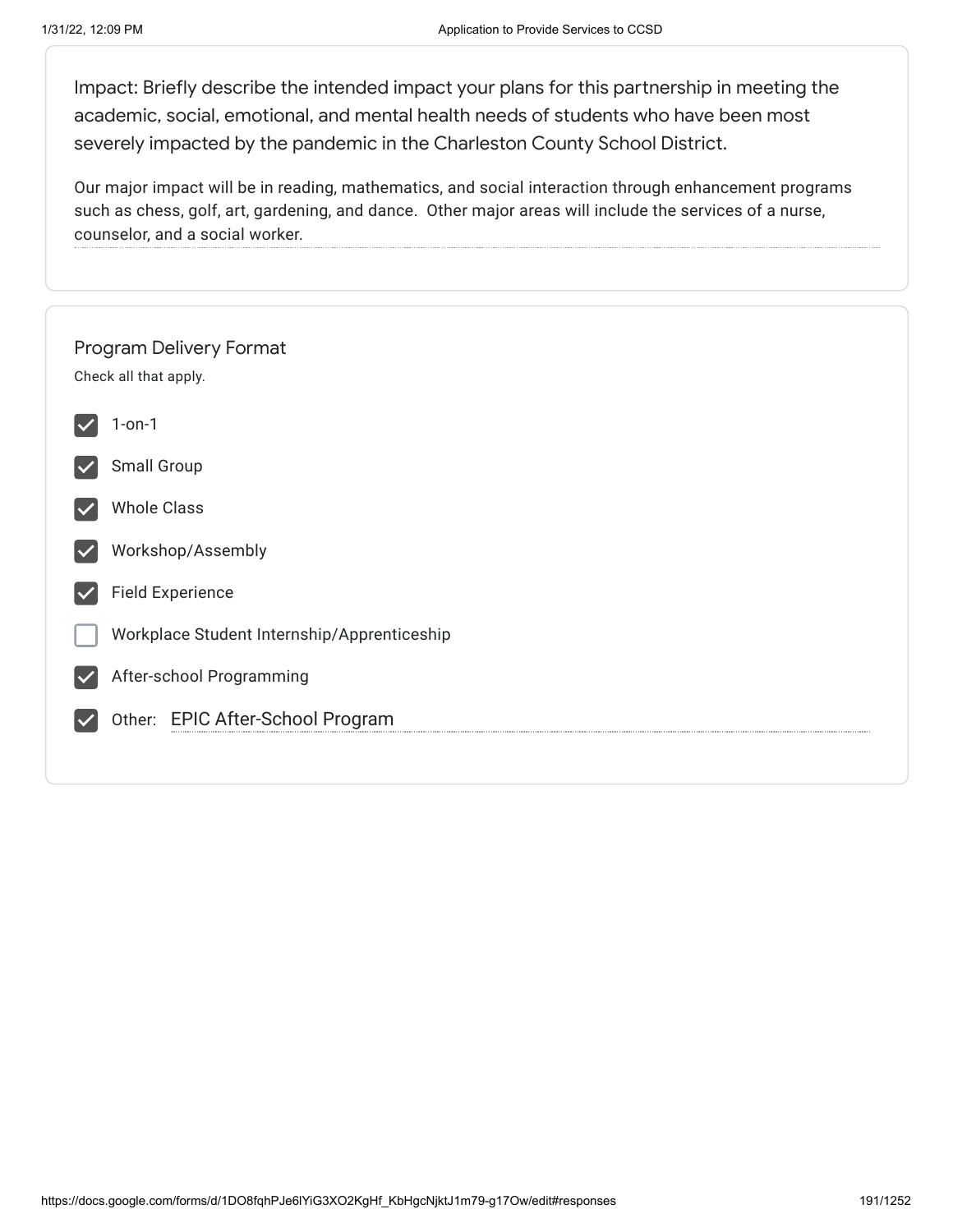| Program Frequency                         |
|-------------------------------------------|
| How often do you meet with students?      |
|                                           |
| 1-2 times during the school year          |
| 1-2 times each semester                   |
|                                           |
| 1-2 times each quarter                    |
| Monthly                                   |
|                                           |
| Bi-weekly (every two weeks)               |
|                                           |
| Weekly                                    |
|                                           |
| Daily (or multiple times every week)<br>0 |
| Other:                                    |
|                                           |
|                                           |
|                                           |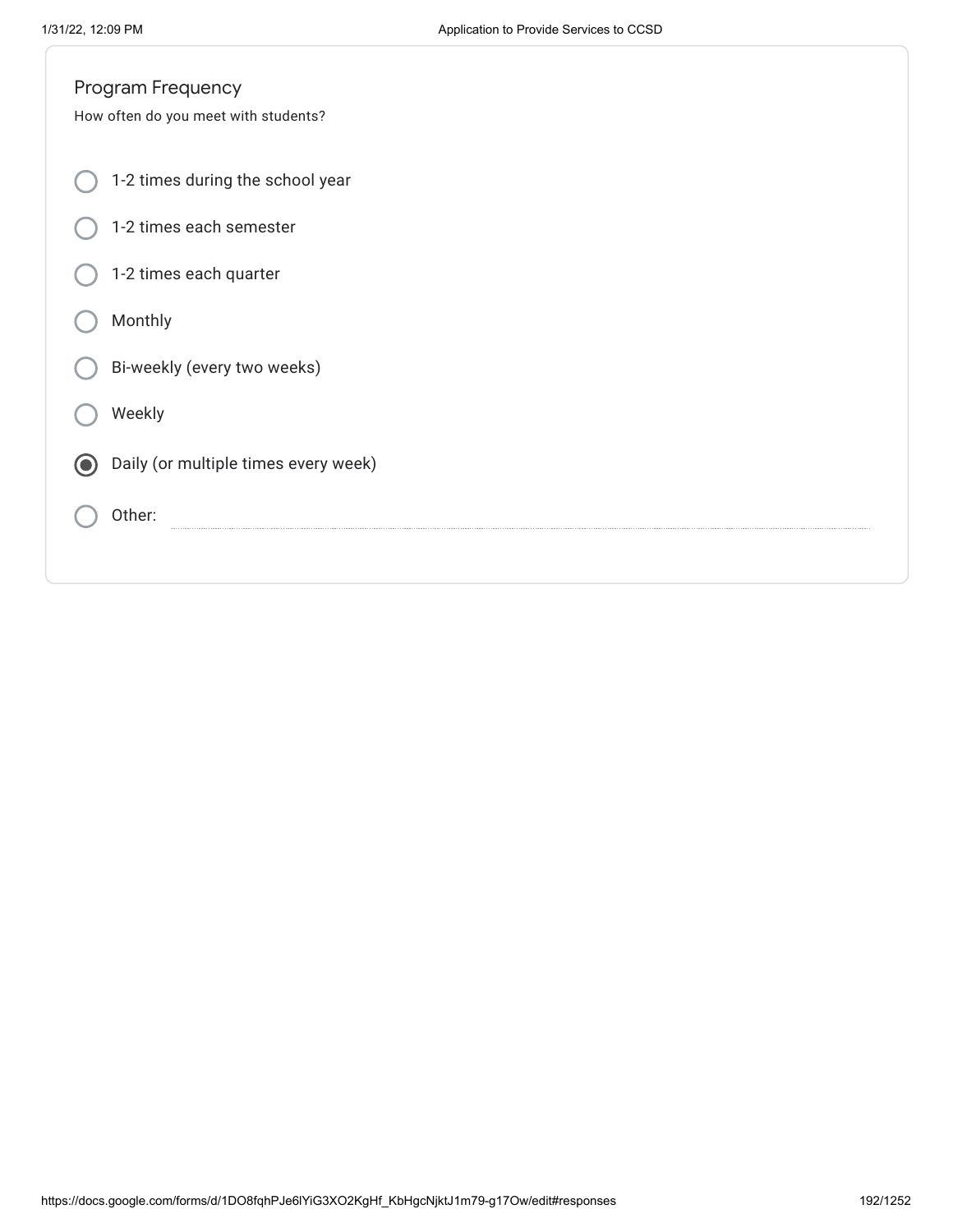| All Grades<br>$Pre-K$<br>$ \bm{\vee} $<br>Kindergarten<br>$\vert\checkmark\vert$<br>$\sqrt{1}$<br>$\sqrt{2}$<br>$\sqrt{3}$<br>$\sqrt{4}$<br>$\sqrt{5}$<br>$\sqrt{6}$<br>$\nabla$ 7<br>$\sqrt{8}$<br>9<br>$10\,$<br>$11$<br>$12\,$ |  | Program Grade(s)<br>Check all that apply. |
|-----------------------------------------------------------------------------------------------------------------------------------------------------------------------------------------------------------------------------------|--|-------------------------------------------|
|                                                                                                                                                                                                                                   |  |                                           |
|                                                                                                                                                                                                                                   |  |                                           |
|                                                                                                                                                                                                                                   |  |                                           |
|                                                                                                                                                                                                                                   |  |                                           |
|                                                                                                                                                                                                                                   |  |                                           |
|                                                                                                                                                                                                                                   |  |                                           |
|                                                                                                                                                                                                                                   |  |                                           |
|                                                                                                                                                                                                                                   |  |                                           |
|                                                                                                                                                                                                                                   |  |                                           |
|                                                                                                                                                                                                                                   |  |                                           |
|                                                                                                                                                                                                                                   |  |                                           |
|                                                                                                                                                                                                                                   |  |                                           |
|                                                                                                                                                                                                                                   |  |                                           |
|                                                                                                                                                                                                                                   |  |                                           |
|                                                                                                                                                                                                                                   |  |                                           |
|                                                                                                                                                                                                                                   |  |                                           |
|                                                                                                                                                                                                                                   |  |                                           |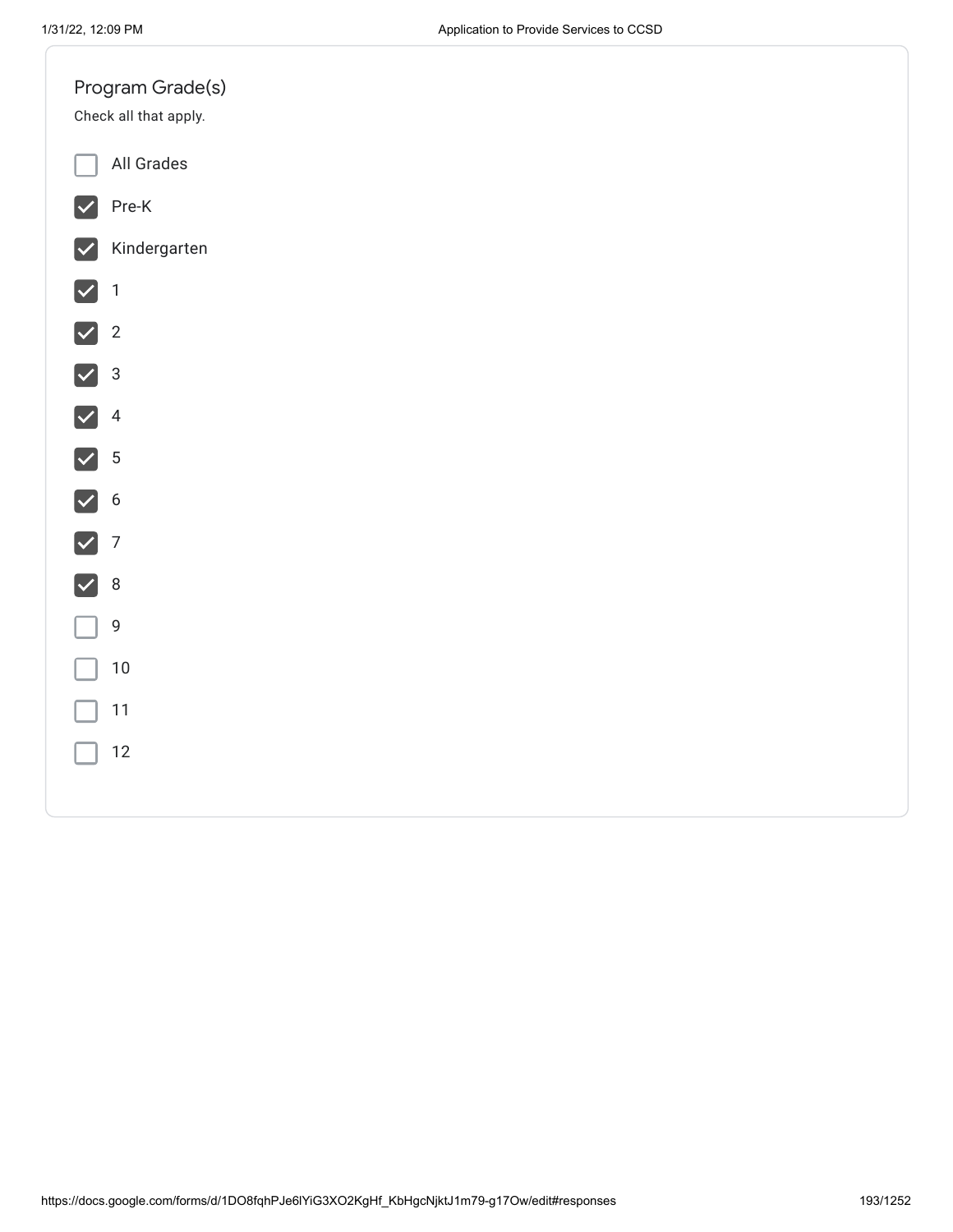|   | <b>Program Target Students</b>          |
|---|-----------------------------------------|
|   | Check all that apply.                   |
|   | All Students                            |
|   | Males                                   |
|   | Females                                 |
|   | Low-Income or Title I Schools           |
|   | <b>Students with Disabilities</b>       |
|   | Non-native English Speakers             |
|   | High School Students (Grades 9-12)      |
|   | Middle School Students (Grades 6-8)     |
| M | Elementary School Students (Grades K-5) |
|   | Early Childhood Students (preK)         |
|   | Other:                                  |
|   |                                         |
|   |                                         |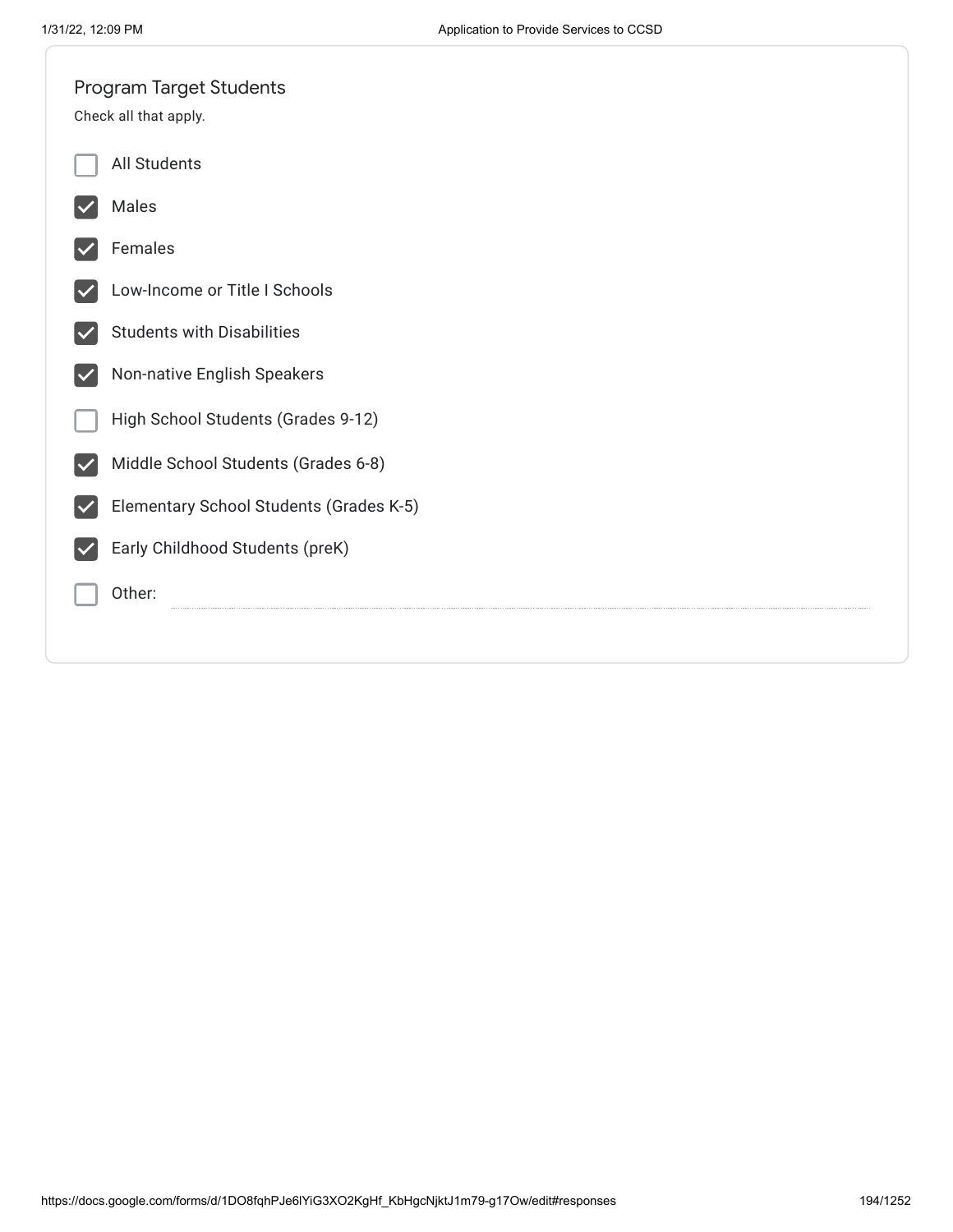|                          | Program Service Type                                                             |
|--------------------------|----------------------------------------------------------------------------------|
|                          | Select the primary area of impact for your service/program.                      |
|                          |                                                                                  |
| $\left( \bullet \right)$ | Academic Enrichment or Tutoring (Reading/English, Math, Science, Social Studies) |
|                          | Arts & Cultural Enrichment                                                       |
|                          | <b>Attendance and Truancy</b>                                                    |
|                          | <b>College &amp; Career Readiness</b>                                            |
|                          | <b>Dropout Prevention</b>                                                        |
|                          | <b>Financial Literacy</b>                                                        |
|                          | Health/Nutrition/Fitness                                                         |
|                          | Leadership                                                                       |
|                          | Mental and Behavioral Health                                                     |
|                          | Mentoring                                                                        |
|                          | <b>STEM</b>                                                                      |
|                          | Other:                                                                           |
|                          |                                                                                  |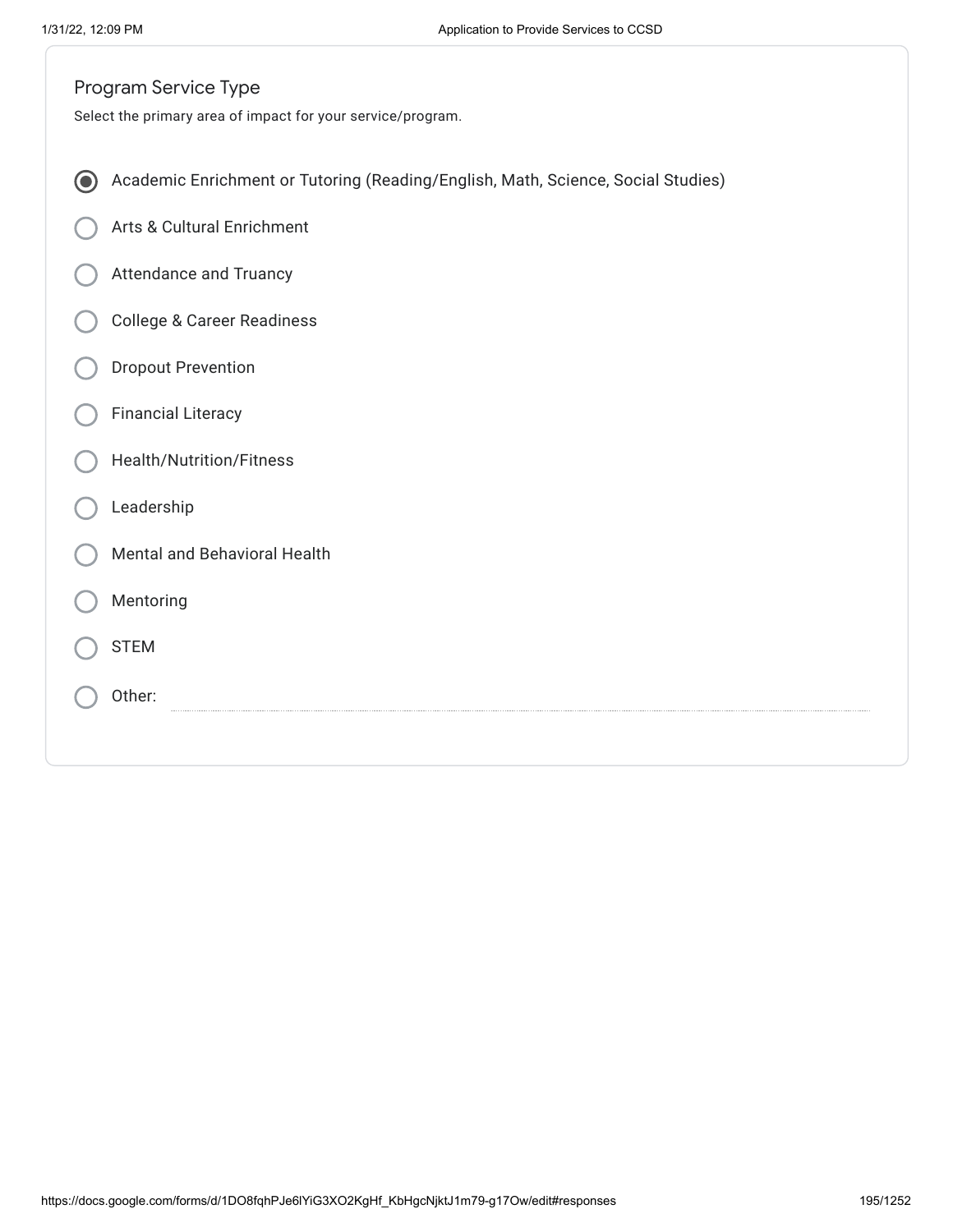| <b>CCSD Schools Served</b><br>Please select the CCSD schools where you would like to provide your service/program this school year. |
|-------------------------------------------------------------------------------------------------------------------------------------|
| A.C. Corcoran Elementary                                                                                                            |
| Academic Magnet High                                                                                                                |
| Angel Oak Elementary                                                                                                                |
| Ashley River Creative Arts Elementary                                                                                               |
| Baptist Hill Middle-High                                                                                                            |
| <b>Belle Hall Elementary</b>                                                                                                        |
| <b>Buist Academy</b>                                                                                                                |
| <b>Burke High</b>                                                                                                                   |
| C.E. Williams Middle School for Creative and Scientific Arts                                                                        |
| Camp Road Middle                                                                                                                    |
| Carolina Park Elementary                                                                                                            |
| <b>Charles Pinckney Elementary</b>                                                                                                  |
| Charleston County School of the Arts                                                                                                |
| <b>Charleston Progressive Academy</b>                                                                                               |
| Chicora Elementary                                                                                                                  |
| Daniel Jenkins Academy                                                                                                              |
| Deer Park Middle                                                                                                                    |
| <b>Drayton Hall Elementary</b>                                                                                                      |
| E.B. Ellington Elementary                                                                                                           |
| Early College High School                                                                                                           |
| Edith L. Frierson Elementary                                                                                                        |
| Edmund A. Burns Elementary                                                                                                          |
| <b>Harbor View Elementary</b>                                                                                                       |
| Haut Gap Middle                                                                                                                     |
|                                                                                                                                     |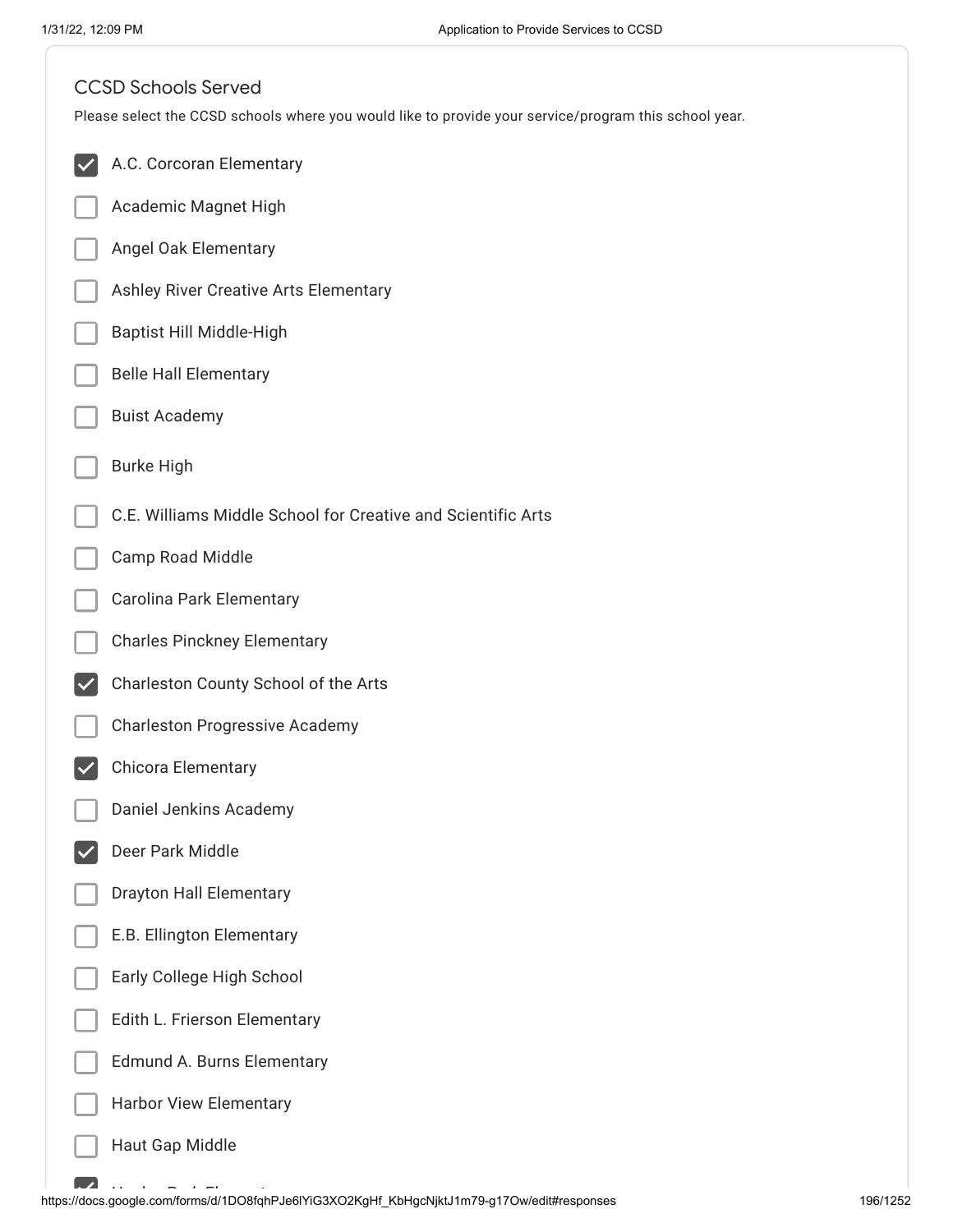| 1/31/22, 12:09 PM | <b>Hunley Park Elementary</b>              | Application to Provide Services to CCSD |
|-------------------|--------------------------------------------|-----------------------------------------|
|                   | James B. Edwards Elementary                |                                         |
|                   | James Island Elementary                    |                                         |
|                   | James Simons Montessori                    |                                         |
|                   | Jane Edwards Elementary                    |                                         |
|                   | Jennie Moore Elementary                    |                                         |
|                   | Jerry Zucker Middle School of Science      |                                         |
|                   | Julian Mitchell Elementary                 |                                         |
|                   | <b>Ladson Elementary</b>                   |                                         |
|                   | Laing Middle                               |                                         |
|                   | Lambs Elementary                           |                                         |
|                   | Laurel Hill Primary                        |                                         |
|                   | Liberty Hill Academy                       |                                         |
|                   | Lucy Beckham High                          |                                         |
|                   | Malcolm C. Hursey Montessori               |                                         |
|                   | Mamie P. Whitesides Elementary             |                                         |
|                   | Mary Ford Early Learning and Family Center |                                         |
|                   | Matilda Dunston Elementary                 |                                         |
|                   | Meeting Street Elementary at Brentwood     |                                         |
|                   | Meeting Street Elementary at Burns         |                                         |
|                   | <b>Memminger Elementary</b>                |                                         |
|                   | <b>Midland Park Primary</b>                |                                         |
|                   | <b>Military Magnet Academy</b>             |                                         |
|                   | Minnie Hughes Elementary                   |                                         |
|                   | Montessori Community School                |                                         |
|                   | Morningside Middle                         |                                         |
|                   | Moultrie Middle                            |                                         |

.<br>https://docs.google.com/forms/d/1DO8fqhPJe6lYiG3XO2KgHf\_KbHgcNjktJ1m79-g17Ow/edit#responses 197/1252 197/1252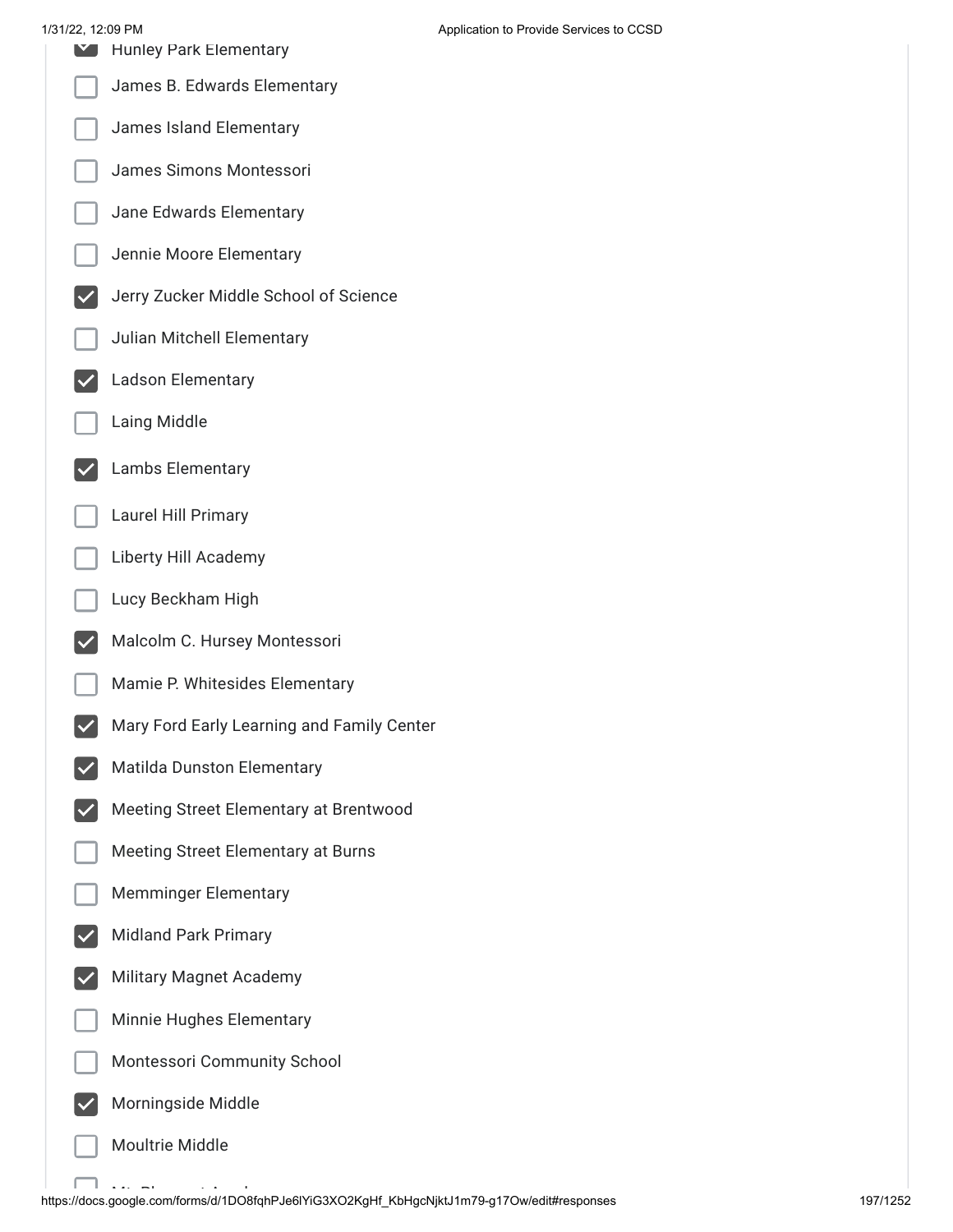£ ٦

| 1/31/22, 12:09 PM | Mt. Pleasant Academy                      | Application to Provide Services to CCSD |
|-------------------|-------------------------------------------|-----------------------------------------|
|                   | Mt. Zion Elementary                       |                                         |
|                   | Murray LaSaine Montessori                 |                                         |
|                   | North Charleston Creative Arts Elementary |                                         |
|                   | North Charleston Elementary               |                                         |
|                   | North Charleston High                     |                                         |
|                   | Northwoods Middle                         |                                         |
|                   | <b>Oakland Elementary</b>                 |                                         |
|                   | <b>Pepperhill Elementary</b>              |                                         |
|                   | <b>Pinehurst Elementary</b>               |                                         |
|                   | R.B. Stall High                           |                                         |
|                   | Sanders-Clyde Elementary                  |                                         |
|                   | Septima P. Clark Corporate Academy        |                                         |
|                   | Simmons-Pinckney Middle                   |                                         |
|                   | <b>Springfield Elementary</b>             |                                         |
|                   | St. Andrew's School of Math and Science   |                                         |
|                   | St. James-Santee Elementary-Middle        |                                         |
|                   | St. John's High                           |                                         |
|                   | <b>Stiles Point Elementary</b>            |                                         |
|                   | <b>Stono Park Elementary</b>              |                                         |
|                   | Sullivan's Island Elementary              |                                         |
|                   | Thomas C. Cario Middle                    |                                         |
|                   | <b>Turning Point Academy</b>              |                                         |
|                   | W.B. Goodwin Elementary                   |                                         |
|                   | Wando High                                |                                         |
|                   | West Ashley High                          |                                         |
|                   | <b>Cooper River CAS</b>                   |                                         |

.<br>https://docs.google.com/forms/d/1DO8fqhPJe6lYiG3XO2KgHf\_KbHgcNjktJ1m79-g17Ow/edit#responses 198/1252 198/1252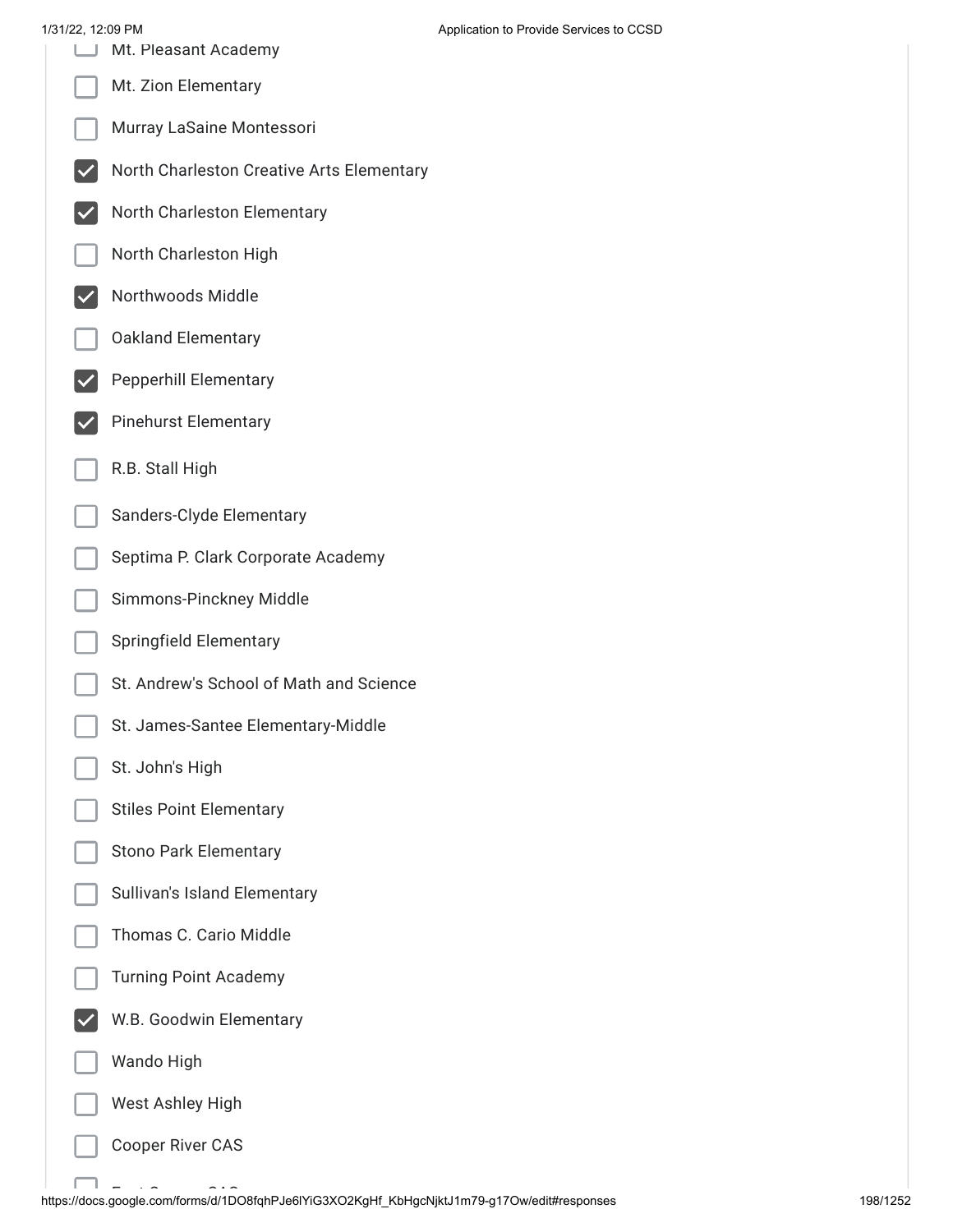| 1/31/22, 12:09 PM |                                                | Application to |
|-------------------|------------------------------------------------|----------------|
|                   | <b>East Cooper CAS</b>                         |                |
|                   | <b>West Ashley CAS</b>                         |                |
|                   | <b>West Ashley Head Start</b>                  |                |
|                   | Virtual Academy                                |                |
|                   | Allegro Charter School for Music               |                |
|                   | Carolina Voyager Charter School                |                |
|                   | <b>Charleston Charter for Math and Science</b> |                |
|                   | <b>Charleston Development Academy</b>          |                |
|                   | East Cooper Montessori Charter School          |                |
|                   | Greg Mathis Charter High School                |                |
|                   | James Island Charter High School               |                |
|                   | Orange Grove Elementary Charter School         |                |
|                   | Pattison's Academy for Comprehensive Education |                |
|                   |                                                |                |

# Students Served

Estimated number of students that this program would like to serve this school year. If none, type "0."

40

# Program History

How many years has your program been in CCSD schools?

Please only list a number. For example, 5. If less than 1 year or never before, enter 0.

0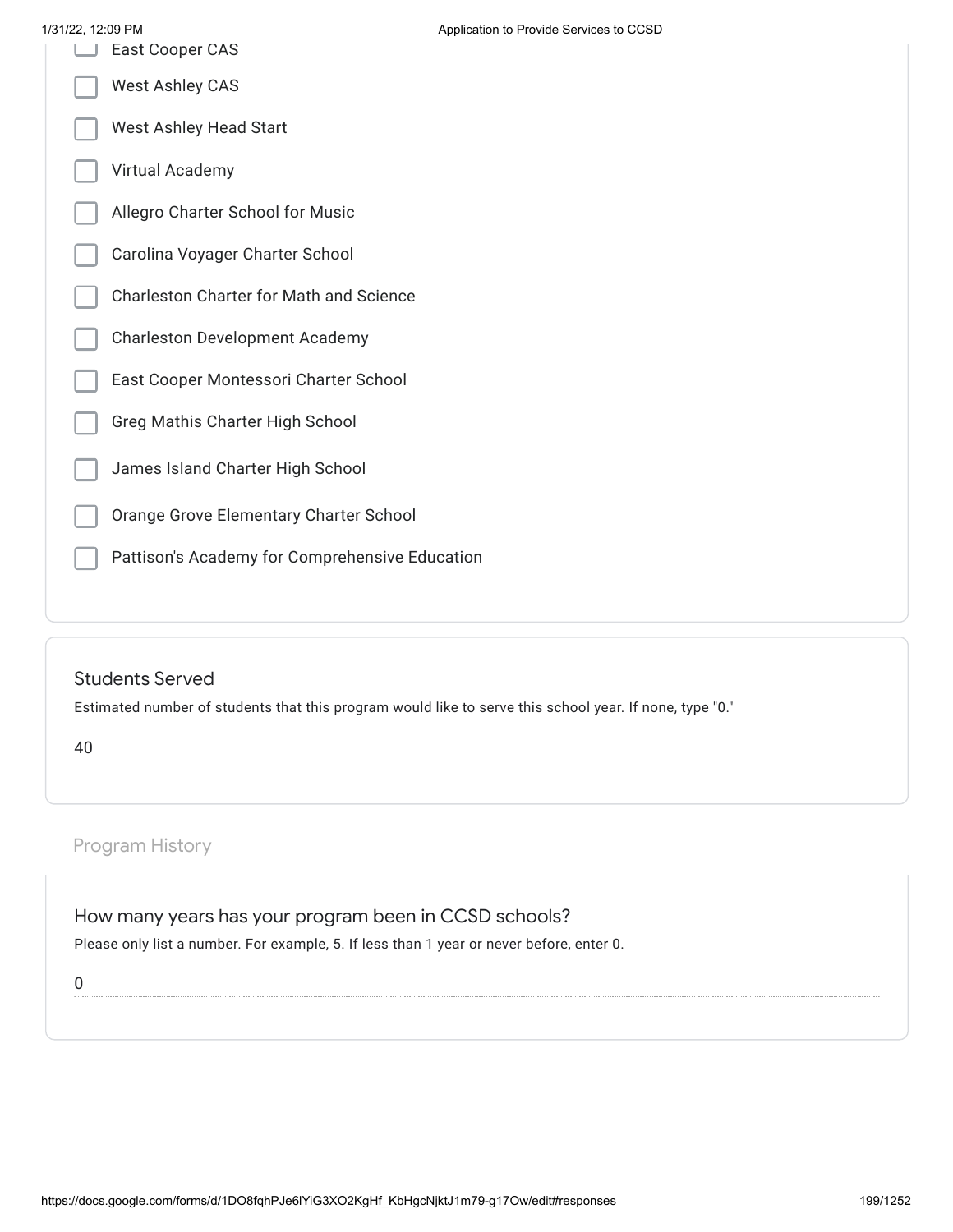Who is your main point-of-contact at CCSD?

Please indicate the name and department/school of your existing contact.

John E. Cobb, CCSD District Administrator

Program Need

What specific student need(s) does this program/service address?

Reading, Mathematics, and Emotional

How was the need(s) identified?

Identified through parent survey and student report cards.

Program Impact

| <b>Student Impact</b><br>What is the impact of your program based on data?               |  |  |
|------------------------------------------------------------------------------------------|--|--|
| An independent evaluation (research study) has found our program to have a STRONG impact |  |  |
| Our organization's data has found our program to have a STRONG impact                    |  |  |
| Our organization's data has found our program to have a MODERATE impact                  |  |  |
| Our organization does not have data to determine impact                                  |  |  |
| Other:                                                                                   |  |  |
|                                                                                          |  |  |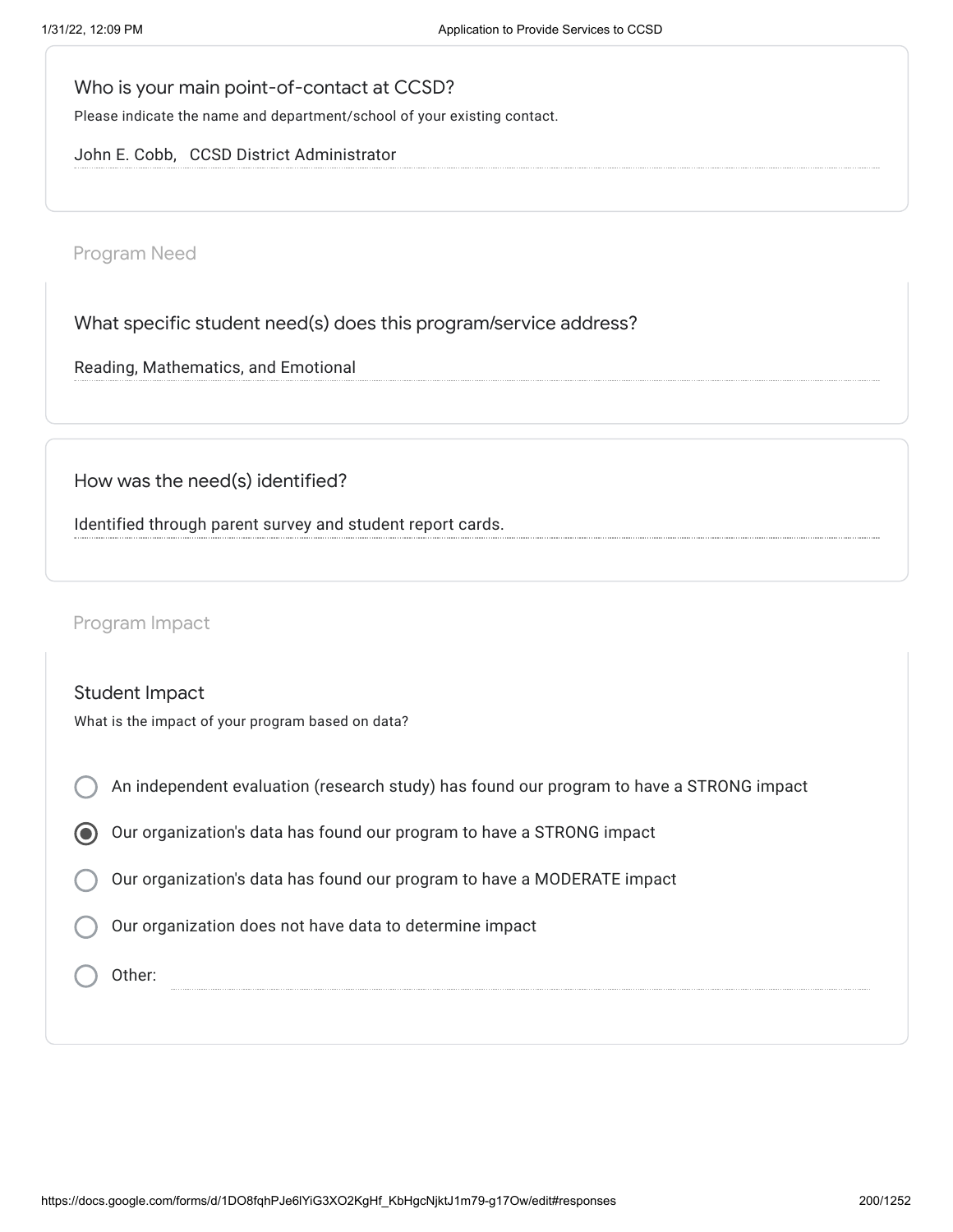How will you measure the success of your proposal if implemented?

Our program will be measured by action plans, weekly evaluations of staff, parent survey pre/post, and EPIC i-Ready-adaptive diagnostics.

If you would like to share recent outcomes data, please upload a very brief executive summary.

| Program Funding |                                                                                                                                             |  |  |  |  |  |  |
|-----------------|---------------------------------------------------------------------------------------------------------------------------------------------|--|--|--|--|--|--|
|                 | Program Budget<br>What is the anticipated cost (your anticipated budget) to operate your program? If there is no cost, please indicate \$0. |  |  |  |  |  |  |
| \$461,171       |                                                                                                                                             |  |  |  |  |  |  |
|                 |                                                                                                                                             |  |  |  |  |  |  |
|                 | <b>Funding Source(s)</b>                                                                                                                    |  |  |  |  |  |  |
|                 | What are the anticipated funding source(s) for your program/service? Check all that apply.                                                  |  |  |  |  |  |  |
|                 | No Funding                                                                                                                                  |  |  |  |  |  |  |
|                 | Grants                                                                                                                                      |  |  |  |  |  |  |
|                 | Donations                                                                                                                                   |  |  |  |  |  |  |
|                 | Fee-for-Service (families/participants pay)                                                                                                 |  |  |  |  |  |  |
|                 | Invoicing a Third-Party (e.g., Medicaid)                                                                                                    |  |  |  |  |  |  |
|                 | <b>Invoicing CCSD</b>                                                                                                                       |  |  |  |  |  |  |
|                 | Other: In-kind services                                                                                                                     |  |  |  |  |  |  |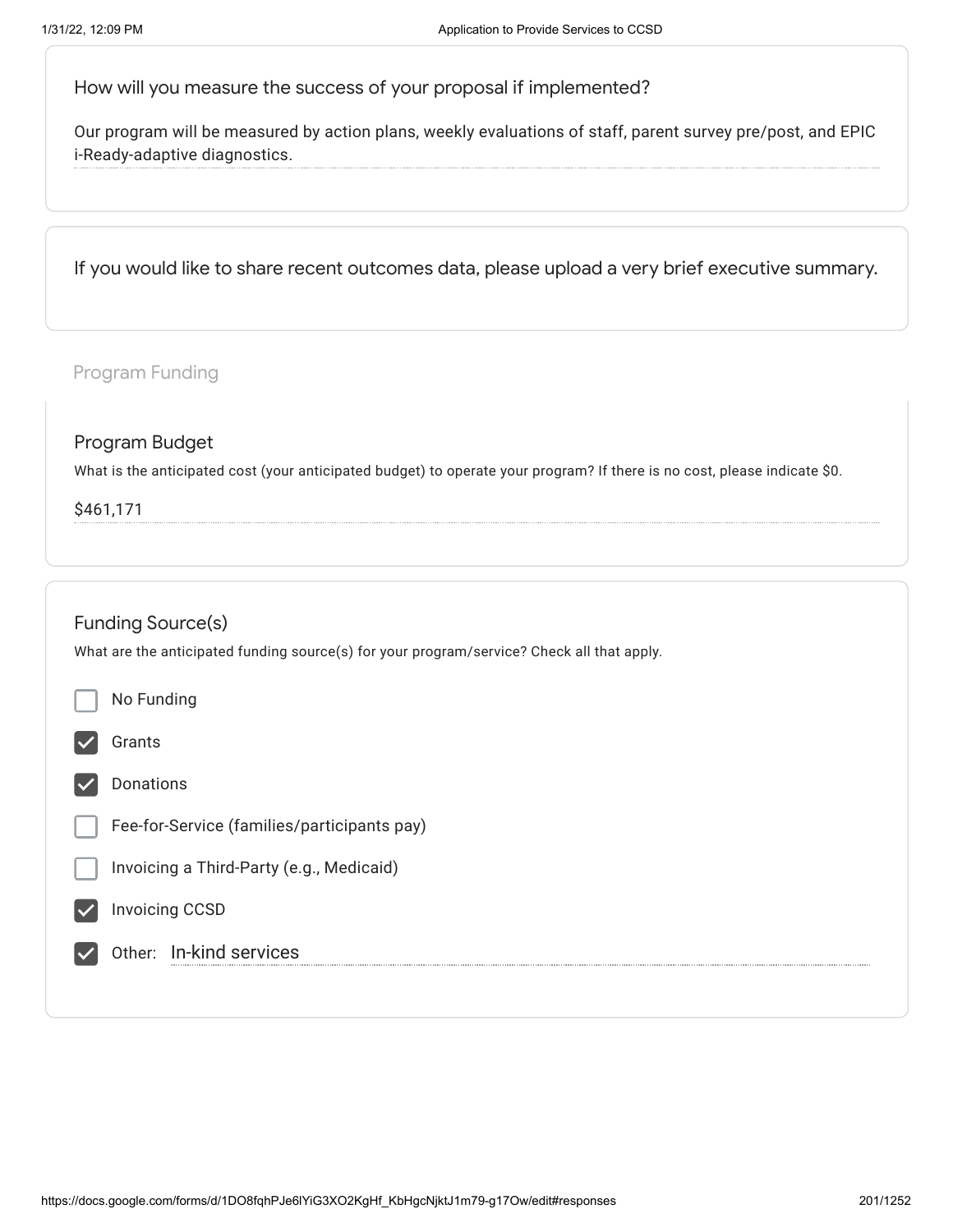# Funding Request(s)

If you plan to invoice CCSD, how much funding do you anticipate needing?

## \$359,376

What is your organization's staffing for the program/service?

- Individuals will volunteer to provide services
- Individuals will be paid to provide services
- Both volunteer and paid
- Other:

What CCSD resources (e.g., transportation, facility use, point-of-contact at school) would it take to implement the program? Please be as specific as possible.

Point-of-contact at CCSD and limited transportation

Funding Plan

Describe your funding needs and the justifications for these resources including supervision, materials, transportation, etc.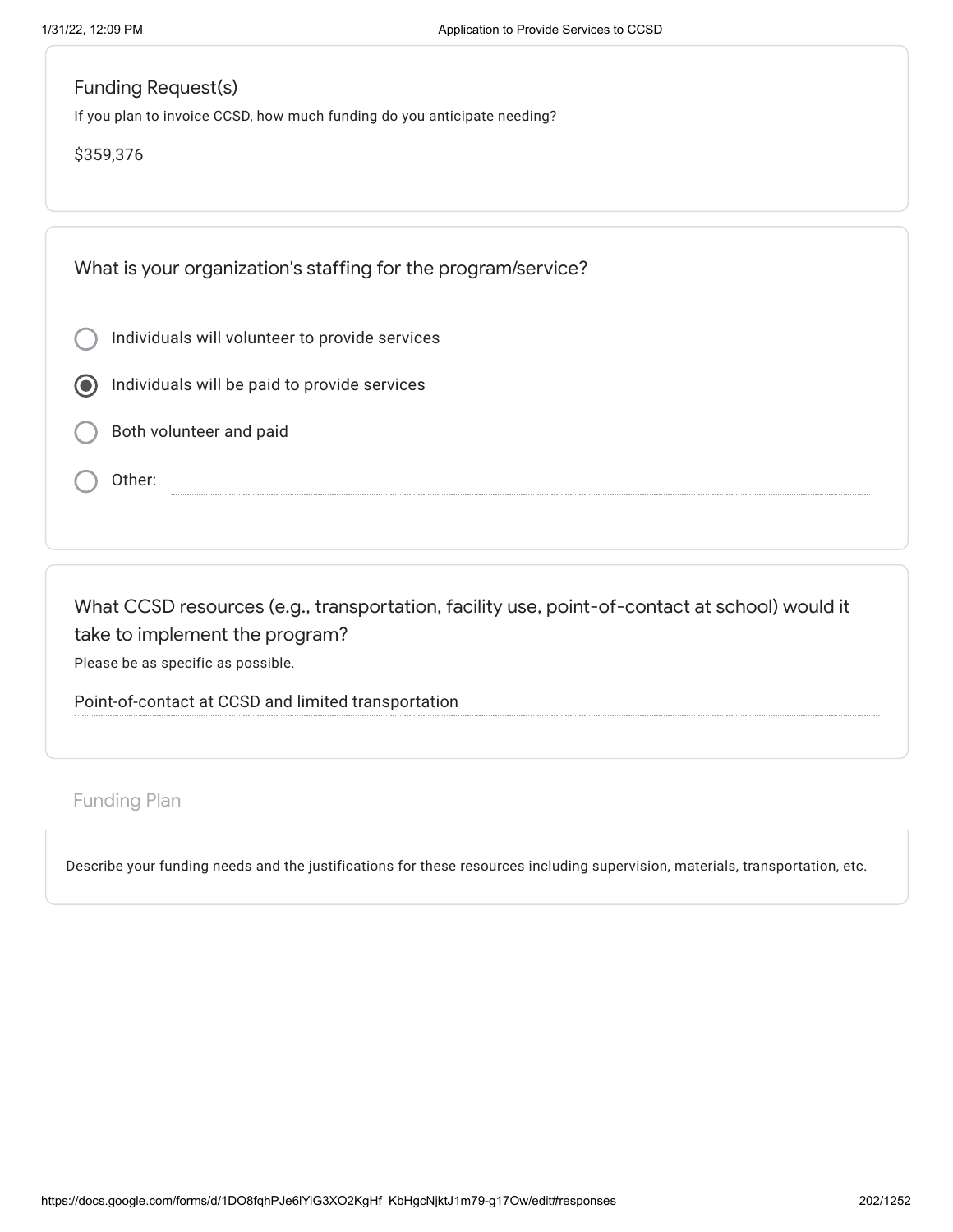|                              |        | <b>Organization XYZ</b> |        |        |       |
|------------------------------|--------|-------------------------|--------|--------|-------|
| <b>Budget Item/Activity</b>  | Year 1 | Year 2                  | Year 3 | Year X | Total |
| <b>Staff Salaries</b>        | \$0    | \$0                     | \$0    | \$0    | \$0   |
| Overhead costs               | Ŝ0     | 80                      | 50     | S0     | 50    |
| Transportation               | S0     | \$0                     | \$0    | S0     | 50    |
| Materials                    | \$D    | \$0                     | \$0    | \$0    | 50    |
| Facilities                   | SO.    | \$0                     | \$0    | \$D    | 50    |
| Operations                   | \$0    | \$0                     | \$0    | \$0    | \$0   |
| Marketing and Communications | Ŝ0     | Ś0                      | \$0    | Ś0     | 50    |
| Other items                  | \$D    | l\$0                    | \$0    | \$D    | 50    |
| <b>Total Budget</b>          | \$0    | \$0                     | \$0    | \$0    | SO.   |
|                              |        |                         |        |        |       |

Policies & Procedures

Will your organization be able to comply with CCSD policies and procedures regarding certificate of insurance (COI), legal documents, and clearances?

Yes

Additional Comments

Is there anything else that you'd like to share?